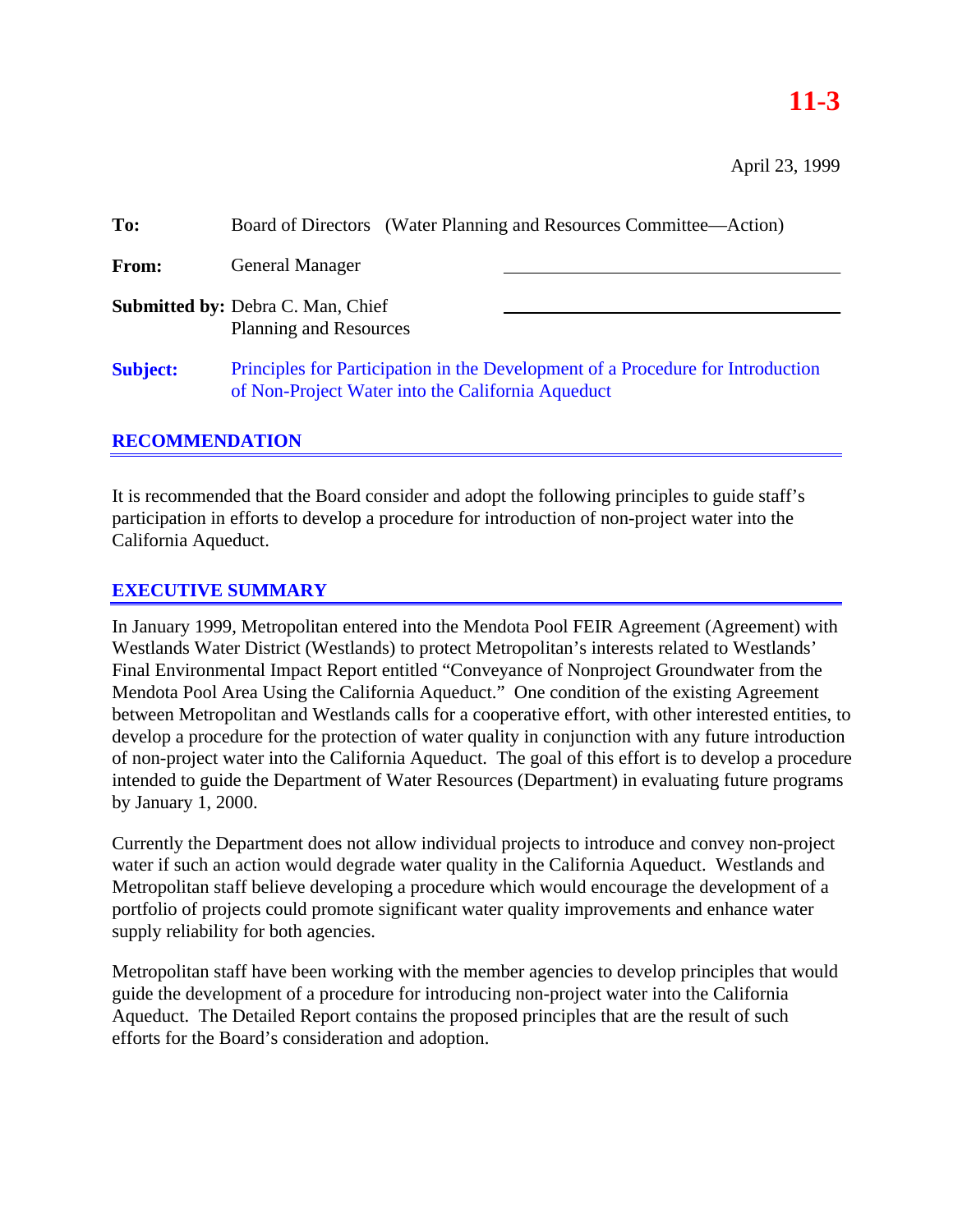# **DETAILED REPORT**

**BACKGROUND.** Beginning in 1990, the Department of Water Resources (Department) allowed introduction and conveyance of non-project water into the California Aqueduct on an emergency drought management basis. Often water high in total dissolved solids was introduced, causing water quality impacts to downstream users including Metropolitan.

In an effort to address ongoing and past-drought water shortage conditions, Westlands Water District (Westlands) desires to use the California Aqueduct to convey groundwater in all but the wettest years. In response to Westlands' proposal for long-term pump-in programs, the Department required Westlands to comply with the California Environmental Quality Act through the preparation of environmental documentation. The Mendota Pool FEIR Agreement (Agreement), Attachment 1, outlines the chronology of the environmental review process Westlands pursued.

On January 12, 1999, Westlands and Metropolitan entered into the Agreement following Board authorization (Attachment 2). One condition of the Agreement calls for Westlands and Metropolitan to work cooperatively with other interested entities to develop a procedure for the protection of water quality in conjunction with any future introduction of non-project water into the California Aqueduct.

**PRINCIPLES.** Currently the Department does not allow individual projects to introduce and convey non-project water if such an action would degrade water quality in the California Aqueduct. Westlands and Metropolitan staff believe developing a program and procedure which would analyze water quality in the context of an entire portfolio of transfers and water quality exchange projects could promote significant water quality improvements and enhance water supply reliability. To achieve such benefits, Metropolitan, Westlands, and other entities need to work together to develop a recommended procedure for the Department to implement governing the introduction of non-project water. This ongoing process is consistent with implementation of the Salinity Management Action Plan adopted by the Board in April 1999. The following are principles to guide Metropolitan's staff in negotiating such a procedure.

- 1. Consistent with Continuous Water Quality Improvement Requirements: The portfolio of projects implemented under the proposed procedure shall enhance CALFED's efforts to achieve significant improvements in water quality. The portfolio of projects shall meet current and future public health requirements and be consistent with CALFED water quality milestones.
- 2. Enhance Water Supply Reliability: The portfolio of projects implemented under the proposed procedure shall provide opportunities for water transfers and exchanges to enhance the water quality and water supply reliability that Metropolitan would receive.
- 3. No Adverse Impacts to Downstream Users: Specifically, the portfolio of projects implemented under the proposed procedure shall not: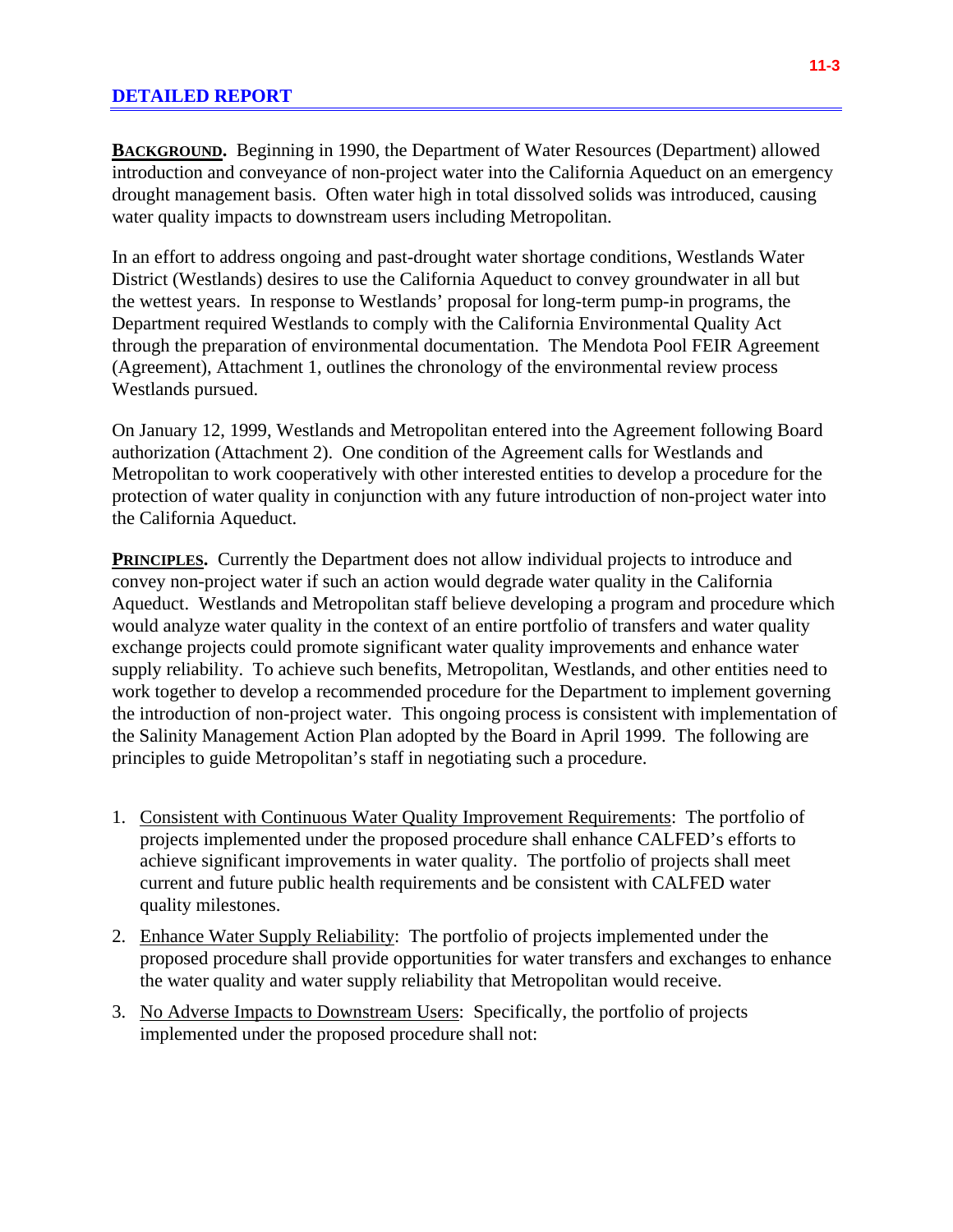- $\Box$  Impact the ability to meet current and future drinking water standards or regulations.
- $\Box$  Cause additional cost to Metropolitan's service area without a commensurate benefit. For example, downstream State Water Project (SWP) contractors may choose to accept a minor water quality impact (increased concentration of one constituent) if it results in a greater overall water quality improvement (decreased concentration of another constituent);
- $\Box$  Impact local water management activities. For example, actions under the projects shall not diminish the ability to maintain blending operations, water recycling, and groundwater production;
- $\Box$  Impact the ability to meet federal and State wastewater discharge regulations; or
- $\Box$  Cause additional reporting requirements. For instance, introduction of non-project water shall not increase constituent levels such that downstream agencies have to add constituents to their list required for notification in Consumer Confidence Reports.
- 4. No Damage to SWP Facilities or Liability to the Department and SWP Contractors: The procedure would preclude the introduction of non-project water into the California Aqueduct if groundwater pumping would cause subsidence that could impact the California Aqueduct or created an unacceptable liability for the Department and the SWP contractors.
- 5. Must Have Broad Stakeholder Support: To successfully develop the proposed procedure, the following entities shall be consulted: SWP contractors, Central Valley Project contractors, the Department, the United States Bureau of Reclamation, and the Department of Health Services.
- 6. Modify in Case of Future Regulatory and Resource Change: The proposed procedure shall be sufficiently flexible that a portfolio of projects implemented under the proposed procedure may be supplemented or modified to meet future water quality standards or regulatory requirements. For example, if primary drinking water standards or operating permit regulations become more strict, then the existing portfolio of projects would be reopened for negotiations.
- 7. Reasonable to Implement, Administer, and Enforce: A portfolio of projects implemented under the proposed procedure shall incorporate sufficient means to ensure they are reasonable to implement, monitor, administer, and enforce. These attributes are critical to achieving water quality protection in connection with the introduction of non-project water into the California Aqueduct.

RLU:bvf

**Attachment 11-3A**

**Attachment 11-3B**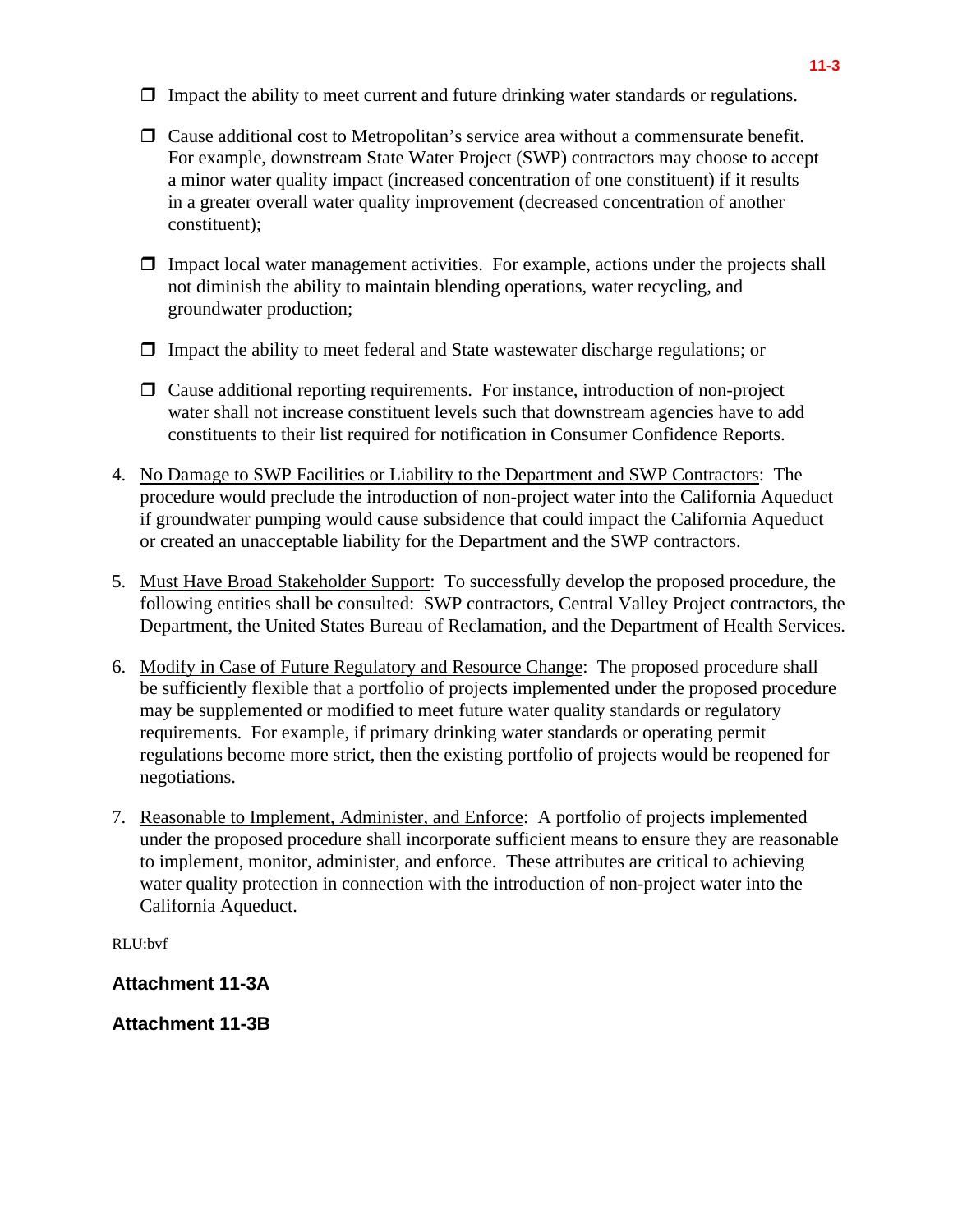# **Attachment 11-3A**



*METROPOLITAN WATER 0/STRICT OF SOUTHERN CALIFORNIA*

*Office of the General Manager*

*MWD*

January 12, 1999

Mr. David L. Orth General Manager Westlands Water District 3130 N. Fresno Street P.O. Box 6056 Fresno, California 93703-6056

Dear David:

# **Mendota Pool FEIR Agreement**

Metropolitan's Board of Directors has authorized the General Manager to execute the Agreement between Westlands Water District and The Metropolitan Water District of Southern California. We look forward to working with Westlands to accomplish our mutual objective of developing standards dealing with the introduction of non-project water into the California Aqueduct.

Enclosed for your files is a copy executed on behalf of both Westlands and Metropolitan.

Very truly yours,

Timothy. H. Quinn Deputy General Manager JO:gm #12913 Enclosure bcc: G. Taylor

D. Man D. Marks Mike Remy, Esq.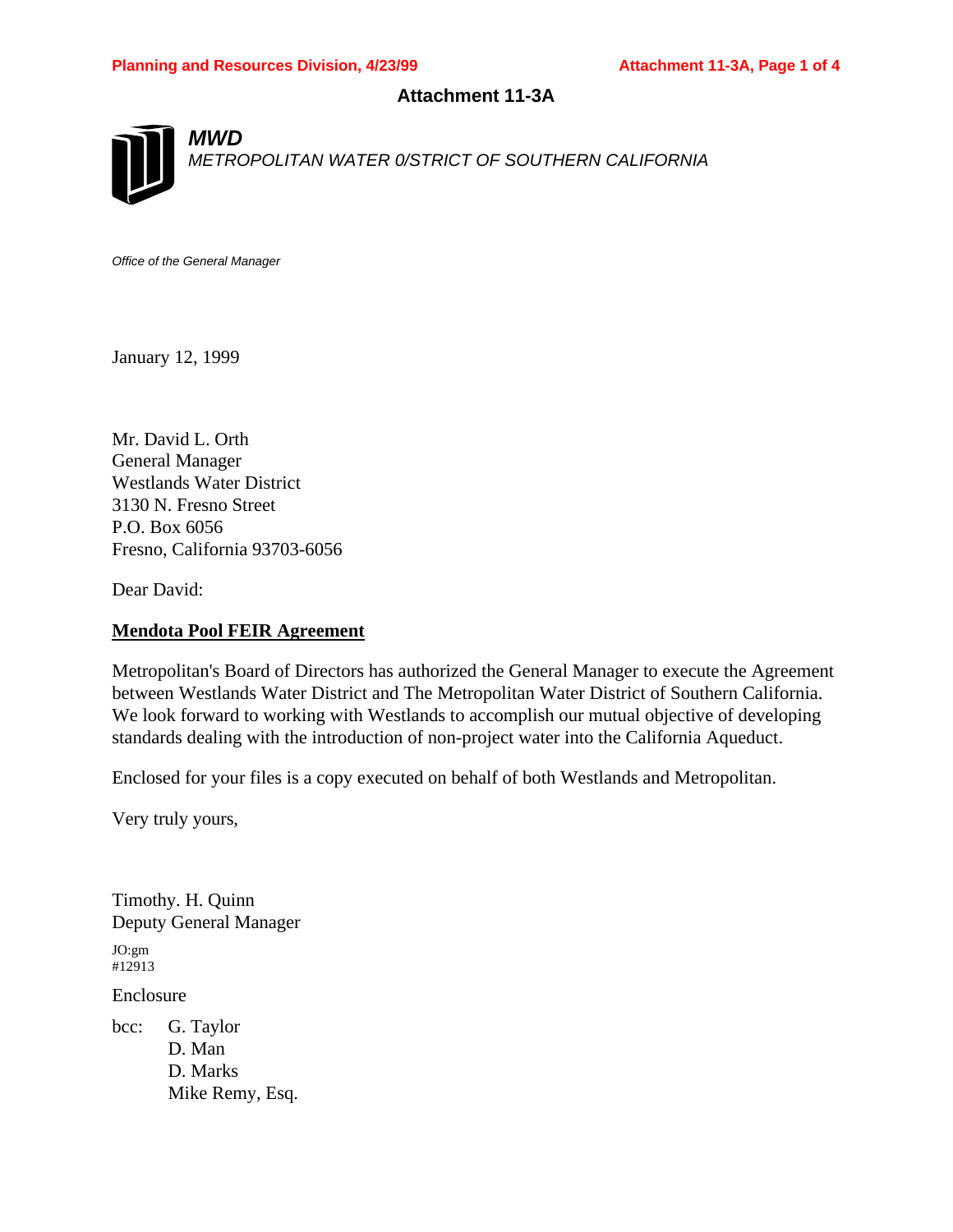#### **MENDOTA POOL FEIR AGREEMENT**

THIS MENDOTA POOL FEIR AGREEMENT ("Mendota Agreement"), is made this  $12<sup>th</sup>$  day of January, 1999, by and between WESTLANDS WATER DISTRICT ("Westlands") and METROPOLITAN WATER DISTRICT OF SOUTHERN CALIFORNIA ("Metropolitan"), collectively referred to herein as the "Parties".

#### **RECITALS**

This Mendota Agreement is entered into with reference to the following facts:

A. In October of 1995, Westlands released a Draft Environmental Impact Report (DEIR) which analyzed the impacts resulting from the proposed "Conveyance of Nonproject Groundwater from the Mendota Pool Area Using the California Aqueduct"(hereinafter "Project") for comments and review.

B. On January 2, 1996, Metropolitan submitted more than 133 comments on the DEIR analysis of the project.

C. On October 7, 1998, Westlands issued a proposed Final Environmental Impact Report (FEIR) on the project which attempted to respond to the questions and issues raised by Metropolitan and other agencies and the public.

D. On November 2, 1998, Metropolitan submitted an 11 page letter detailing its concerns with the responses to comments, analysis and characterization of environmental impacts as set forth in the FEIR.

E. On December 2, 1998, Westlands released a revised FEIR which was prepared to analyze impacts resulting from the project. Westlands had received numerous comments on the previously released FEIR from Metropolitan and other agencies. After considering those comments, Westlands decided to withdraw the FEIR released on October 7, 1998.

F. Under the terms of the December 2, 1998, FEIR Westlands has indicated that the project proponents will not introduce nonproject groundwater into the California Aqueduct and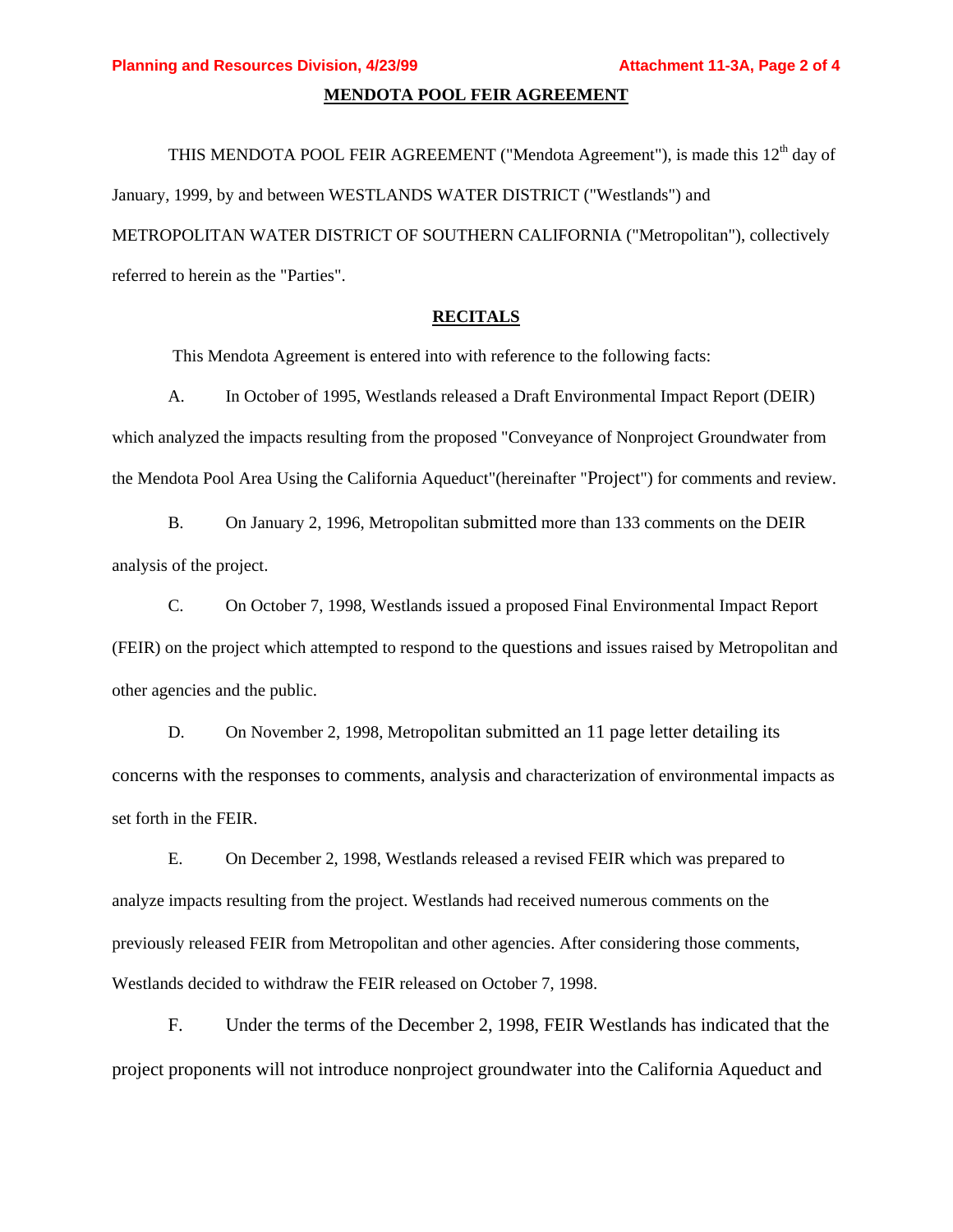#### **Planning and Resources Division, 4/23/99 <b>Attachment 11-3A, Page 3 of 4**

that this prohibition will eliminate any potential impact on water quality in the California Aqueduct.

G. On December 14, 1998, Westlands may certify the FEIR with the addition of three mitigation measures: 1) decrease annual Project pumpage to an average of 31,000 acre-feet per year, 2) maintain average annual water quality at the Exchange Contractors' intake at a level that is at least as good as it would be in the absence of the Project, and 3) eliminate the introduction of nonproject groundwater from the Project into the California Aqueduct; and approve the Project.

### AGREEMENT

NOW, THEREFORE, IN CONSIDERATION OF THE MUTUAL PROMISES CONTAINED IN THIS MENDOTA AGREEMENT, THE PARTIES AGREE AS FOLLOWS:

1. Metropolitan agrees not to file a court action under CEQA challenging the Project.

2. Westlands agrees not to introduce, or permit the introduction of nonproject groundwater into the California Aqueduct as a result of the approval of this Project.

3. Westlands agrees to make findings on the approval of the Project which set forth that the introduction of nonproject groundwater into the California Aqueduct has the potential for a significant impact upon the environment which potential impact shall be fully mitigated by the adoption of a mitigation measure that prohibits the introduction of nonproject groundwater into the California Aqueduct.

4. Westlands and Metropolitan will work cooperatively with other interested parties to develop proposed standards for the protection of water quality and other parameters in connection with the introduction of non-project water into the California Aqueduct. This cooperative effort shall strive to develop such standards for submission to the California Department of Water Resources by January 1, 2000. In the event such standards are not submitted to the California Department of Water Resources by January 1, 2000, either party may terminate such cooperative efforts by providing 30 day written notice to the other party.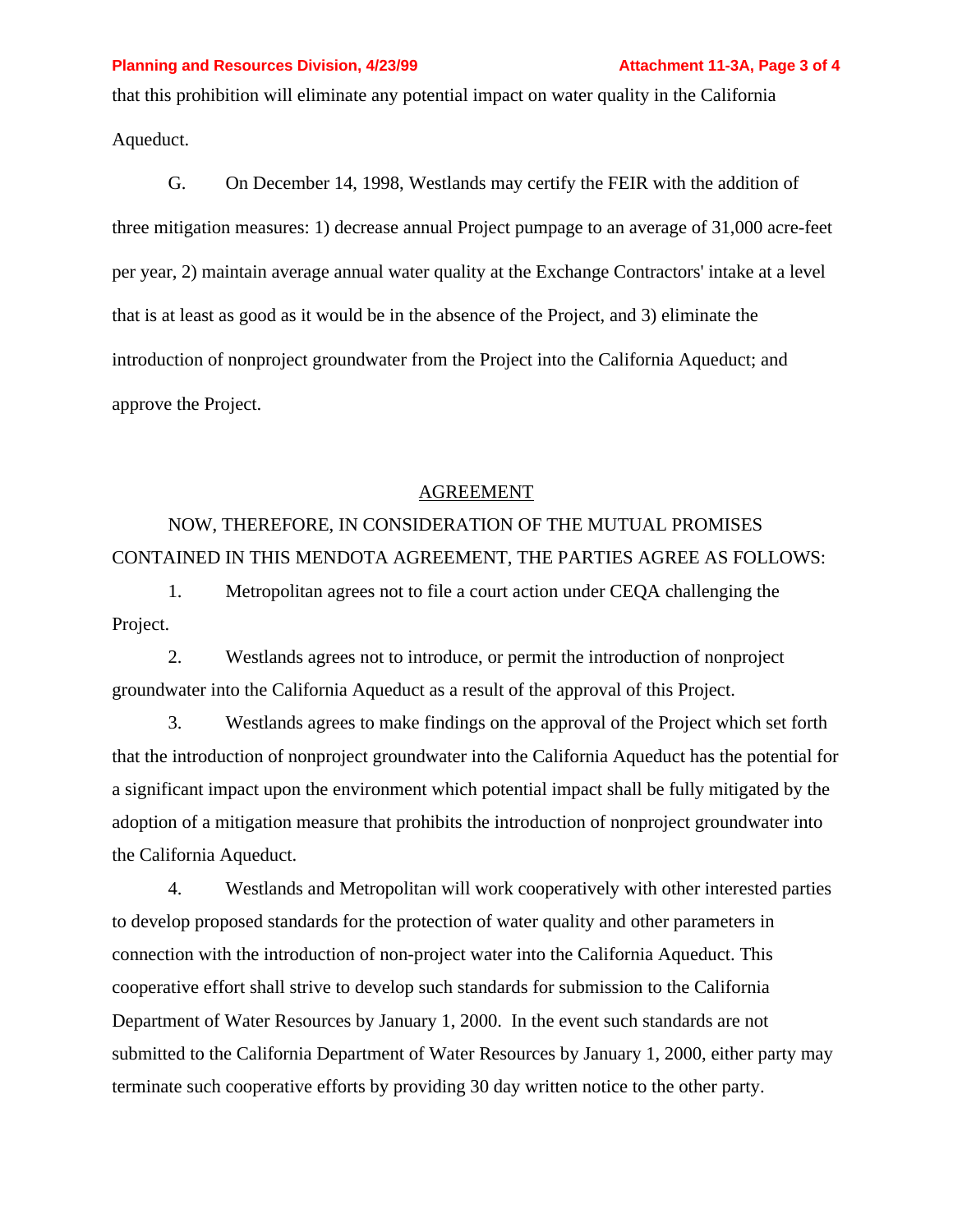#### **Planning and Resources Division, 4/23/99 <b>Attachment 11-3A, Page 4 of 4**

5. Westlands agrees that it will not use the FEIR as the basis for environmental review of subsequent projects in order to comply with CEQA without recirculation of the document for public review and comment.

6. Nothing in this agreement shall impair or affect the parties' existing contract rights.

7. The parties agree that any breach of this Mendota Agreement cannot be translated into economic values or monetary damages. Therefore, as consideration for entering into this Mendota Agreement, the parties, hereby also agree that a court of competent jurisdiction shall grant specific performance as the remedy for enforcement of this Mendota Agreement. In any such judicial proceeding the prevailing party shall recover all costs and attorneys' fees.

8. Notices under this agreement shall be provided to the following representatives or their designees:

Timothy H. Quinn Deputy General Manager The Metropolitan Water District of Southern California 700 North Alameda Street Los Angeles, California 90012-2944 P.O. Box 54153 Los Angeles, CA 90054-0153

David L. Orth General Manager Westlands Water District 3130 N. Fresno Street P.O. Box 6056 Fresno, California 93703-6056

9. This Mendota Agreement may be executed and delivered in counterparts.

THE METROPOLITAN WATER DISTRICT OF SOUTHERN CALIFORNIA

# WESTLANDS WATER DISTRICT

By By Timothy H. Quinn Deputy General Manager

David L. Orth General Manager

8120159.007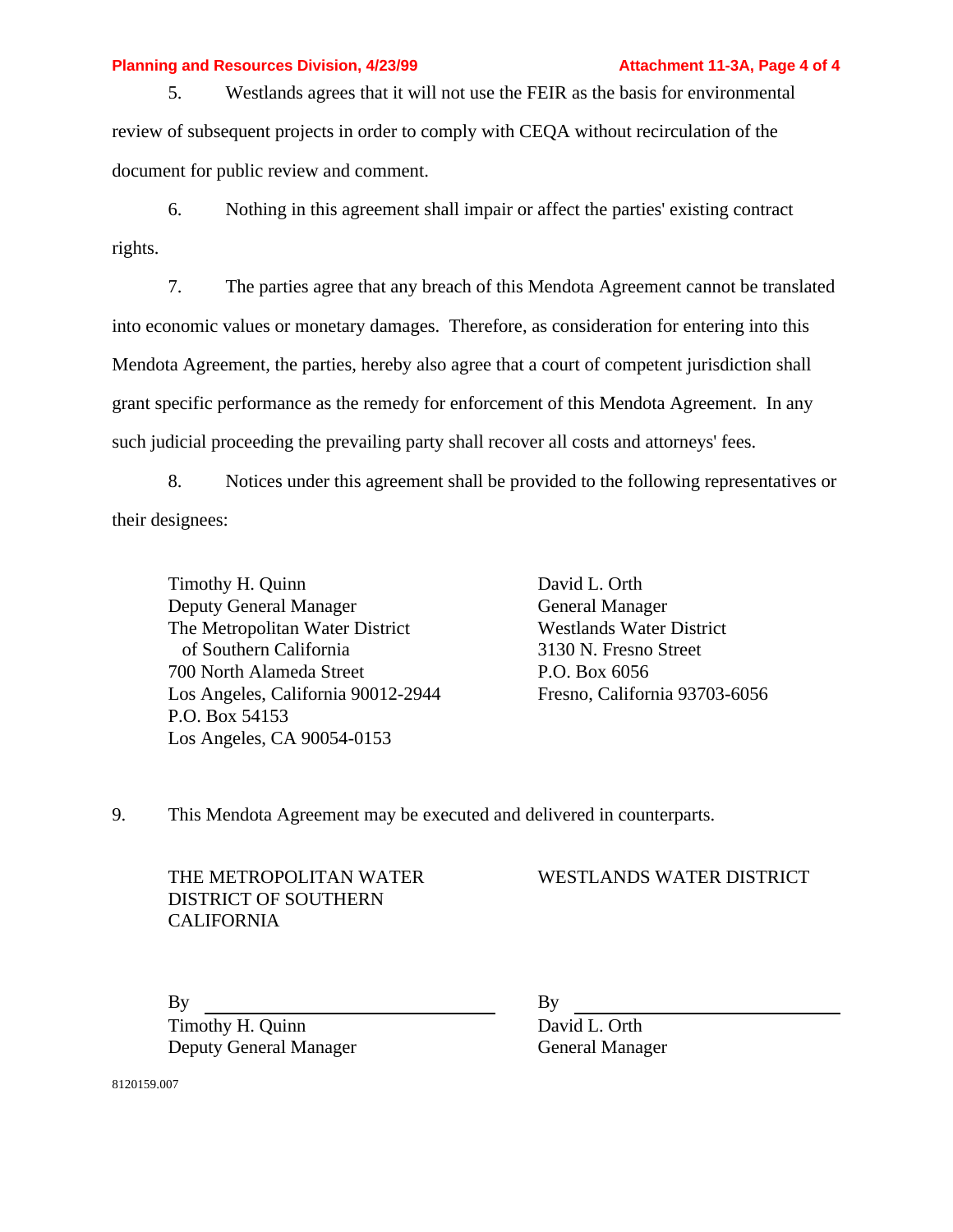## **Attachment 11-3B**

# **8-11**

December 15, 1998

| To:             | Board of Directors (Legal & Claims Committee--Action)<br>(Water Planning & Resources Committee--Action)                                                                                                    |
|-----------------|------------------------------------------------------------------------------------------------------------------------------------------------------------------------------------------------------------|
| <b>From:</b>    | <b>General Manager</b>                                                                                                                                                                                     |
|                 | <b>General Counsel</b>                                                                                                                                                                                     |
| <b>Subject:</b> | Westlands Water District Mendota Pool Environmental Impact Report<br>(Conference with Legal Counsel--Pending Litigation; may be heard in closed<br>session pursuant to Government Code Section 54956.9(c)) |

# **RECOMMENDATION(S)**

That the Board authorize the General Manager to execute the Agreement with Westlands Water District described in this letter.

# **DETAILED REPORT**

In November, the Board authorized the General Manager and General Counsel to take all steps deemed necessary, including the filing of litigation, to protect Metropolitan's interests related to Westlands Water District's Conveyance of Nonproject Groundwater from the Mendota Pool Area Using the California Aqueduct. Subsequent to that action Westlands withdrew and then reissued the final environmental impact report for the project. Although the title of the environmental impact report for this groundwater pumping and conveyance project has not been changed, usage of the California Aqueduct to transport nonproject groundwater has been eliminated in conjunction with a downsizing of the project. These changes in of themselves do not prevent Westlands from potentially using the environmental impact report for future modification of the project entailing usage of the California Aqueduct. Deputy General Manager Quinn, the General Counsel and other staff members met with the Westlands interests to express these concerns. As a result of the meeting an agreement has been arrived at including the following elements: (1) Westlands agrees not to introduce nonproject groundwater into the California Aqueduct as a result of Project approval; (2) Westlands agrees to make findings that the introduction of nonproject water into the California Aqueduct has the potential for a significant environmental effect; (3) Westlands agrees not to use the environmental impact report in the future without recirculating for public review and comment; and (4) Metropolitan agrees not to challenge the Project under CEQA.